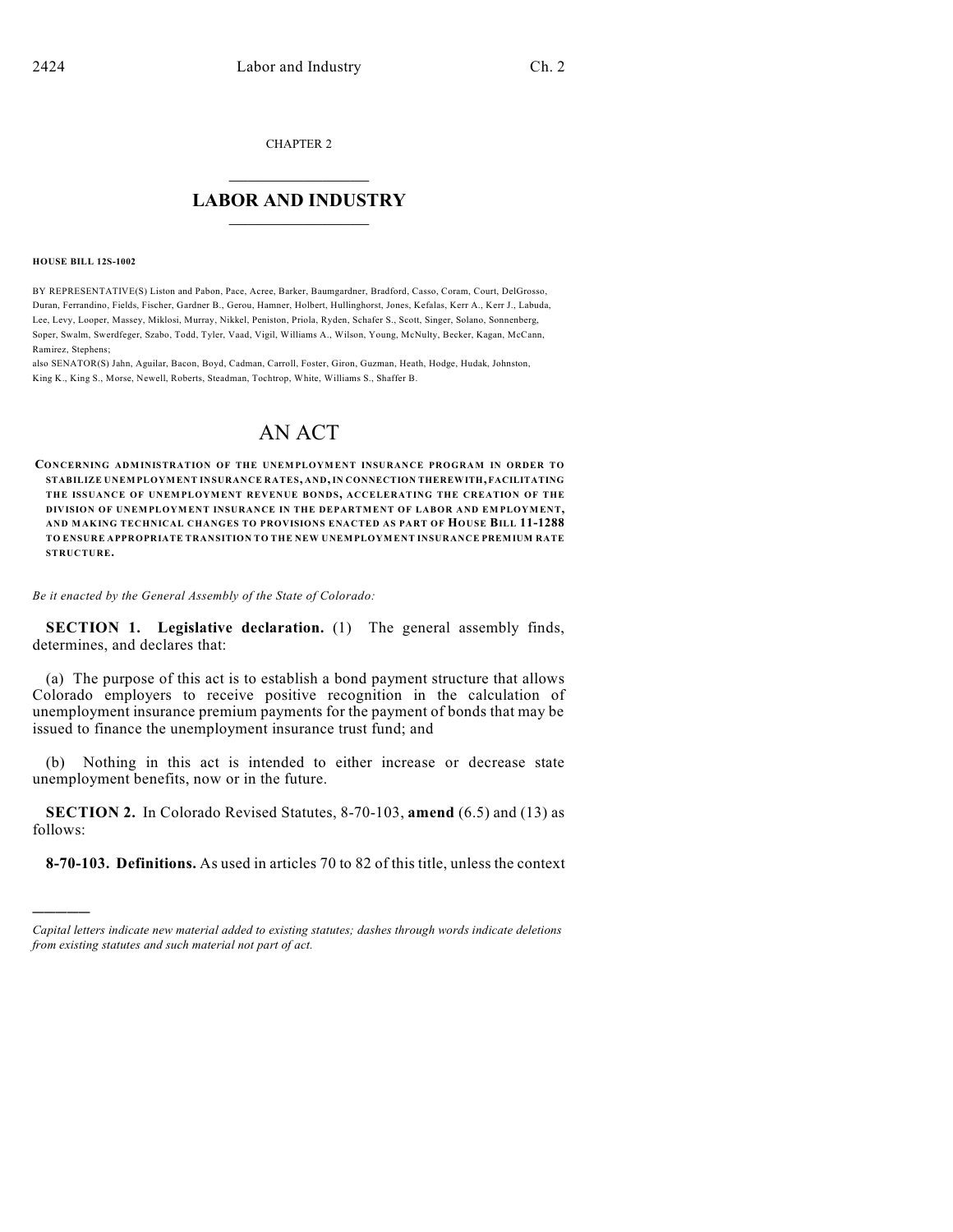otherwise requires:

(6.5) "Chargeable wages" means those wages paid to an individual employee during a calendar year on which the employer of that employee is required to pay premiums as provided by article 76 of this title, including all wages subject to a tax under federal law, which imposes a tax against which credit may be taken for premiums required to be paid into a state unemployment fund. For each calendar year, chargeable wages is the first ten thousand dollars paid to an individual; except that, effective January 1, 2012, chargeable wages for each calendar year is the first eleven thousand dollars paid to an individual and EXCEPT THAT, after receipt by the revisor of statutes of written notice under DECEMBER 31 OF THE CALENDAR YEAR IN WHICH THE REVISOR OF STATUTES RECEIVES THE WRITTEN REPORT PURSUANT TO section 8-76-102.5 (1) indicating that the fund balance of the unemployment compensation fund on any June 30 is equal to or greater than zero dollars and all advances in accordance with the conditions specified in Title XII of the federal "Social Security Act", as amended, have been repaid, chargeable wages for the following calendar year is the first eleven thousand dollars paid to an individual, adjusted by the change in the average weekly earnings prescribed in section 8-73-102, rounded to the nearest one hundred dollars. As used in articles 70 to 82 of this title, chargeable wages paid includes chargeable wages constructively paid as well as chargeable wages actually paid.

(13) "Fund" means the unemployment compensation fund, established in section 8-77-101 (1), to which all premiums required and from which all benefits under articles 70 to 82 of this title shall be AND BONDS ISSUED UNDER SECTION 8-71-103 (2) (d) ARE paid AND FROM WHICH PAYMENTS MAY BE MADE TO THE COLORADO HOUSING AND FINANCE AUTHORITY UNDER SECTION 29-4-710.7, C.R.S.

**SECTION 3.** In Colorado Revised Statutes, 8-70-114, **amend** (2) (g) (III) (A) as follows:

**8-70-114. Employing unit - definitions - rules - employee leasing company certification fund - repeal.** (2) (g) (III) Each employee leasing company shall annually certify and provide evidence to the department that it meets one of the following criteria to provide securitization of unemployment premiums:

(A) Execute and file a surety bond or deposit with the division money or a letter of credit equivalent to fifty percent of the average annual amount of unemployment premium assessed within the previous calendar year for all covered employees regardless of the election made pursuant to subparagraph (VII) of paragraph (b) of this subsection (2). For a new employee leasing company, the initial bond amount will be the standard premium rate, as determined pursuant to section 8-76-103, multiplied by fifty percent of the estimated projected chargeable payroll for the current calendar year as estimated by the employee leasing company. This sub-subparagraph  $(A)$  is repealed, effective upon receipt by DECEMBER 31 OF THE CALENDAR YEAR IN WHICH the revisor of statutes of RECEIVES THE written notice under REPORT PURSUANT TO section  $8-76-102.5$  (1) indicating that the fund balance of the unemployment compensation fund on any June 30 is equal to or greater than zero dollars and all advances in accordance with the conditions specified in Title XII of the federal "Social Security Act", as amended, have been repaid.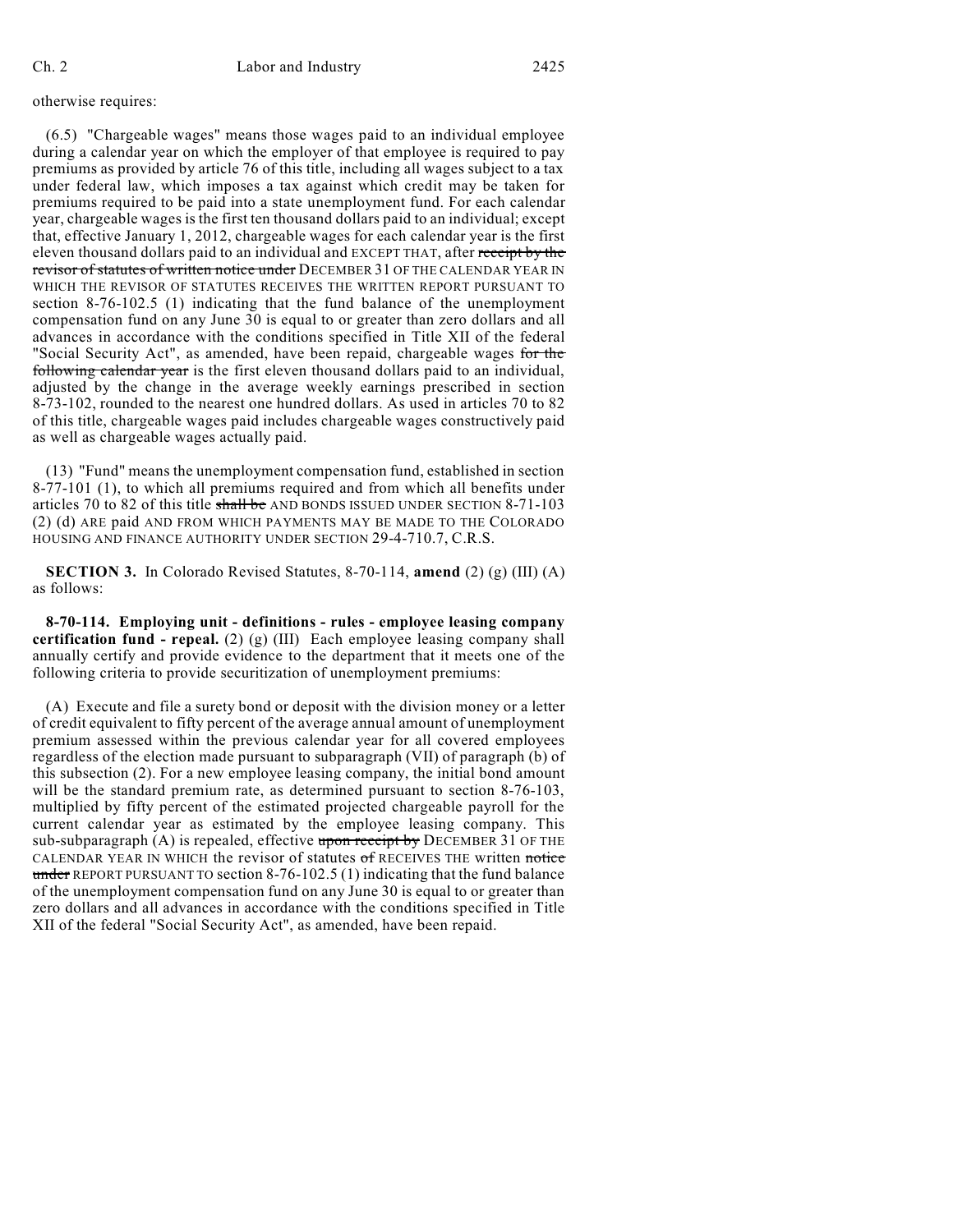**SECTION 4.** In Colorado Revised Statutes, 8-71-103, **amend** (2) (b) (I) and (2) (d) as amended by section 5 of chapter 27 (HB 12-1120), Session Laws of Colorado 2012, as follows:

**8-71-103. Organization of division.** (2) (b) (I) Except as provided in subparagraph (II) of this paragraph (b), the enterprise established pursuant to this subsection (2) has all the powers and duties authorized by articles 70 to 82 of this title pertaining to unemployment insurance and unemployment compensation. THE UNEMPLOYMENT COMPENSATION FUND, CREATED IN SECTION 8-77-101, CONSTITUTES PART OF THE ENTERPRISE ESTABLISHED PURSUANT TO THIS SUBSECTION (2).

(d) (I) Subject to approval by the general assembly, either by bill or by joint resolution, and after approval by the governor pursuant to section 39 of article V of the state constitution, the division is hereby authorized to issue revenue bonds for the expenses of the division, secured by any revenues of the division UPON RECEIVINGTHE CERTIFICATIONS SPECIFIED IN SUBPARAGRAPHS (III) AND (IV) OF THIS PARAGRAPH (d), THE DIVISION MAY ISSUE REVENUE BONDS FOR THE SAME PURPOSES AND ON THE SAME TERMS AND LEVY AND APPLY THE PROCEEDS OF BOND ASSESSMENTS FOR THE SAME PURPOSES AND IN THE SAME MANNER AS THE COLORADO HOUSING AND FINANCE AUTHORITY MAY ISSUE BONDS AND LEVY AND APPLY THE PROCEEDS OF BOND ASSESSMENTS UNDER SECTION 29-4-710.7, C.R.S., SUBSTITUTING REFERENCES TO THE DIVISION FOR REFERENCES TO THE AUTHORITY UNDER THAT SECTION. BOND ASSESSMENTS LEVIED BY THE DIVISION MAY BE USED TO PAY REVENUE BONDS ISSUED BY THE DIVISION UNDER THIS PARAGRAPH (d) OR REVENUE BONDS ISSUED BY THE COLORADO HOUSING AND FINANCE AUTHORITY UNDER SECTION 29-4-710.7, C.R.S.

(II) ANY BONDS ISSUED PURSUANT TO THIS PARAGRAPH (d) MUST BE EXECUTED AND DELIVERED BY THE DIRECTOR OF THE DIVISION AND MAY BE IN THE FORM, MAY BE SOLD AND MAY HAVE THE SAME TERMS AS PROVIDED IN SECTION 43-4-807 (1) (b) AND (1) (c), C.R.S., MAY CONTAIN THE PROVISIONS PERMITTED BY SECTION 43-4-807 (1) (d), C.R.S., SHALL BE LEGAL INVESTMENTS FOR THE ENTITIES DESCRIBED IN, SUBJECT TO THE TERMS SET FORTH IN, SECTION 43-4-807 (3), C.R.S., AND SHALL BE EXEMPT FROM TAXATION AND ASSESSMENTS IN THE STATE AS PROVIDED IN SECTION 43-4-807 (4), C.R.S. THE DIVISION MAY INVEST OR DEPOSIT ANY PROCEEDS AND INTEREST FROM THE SALE OF SUCH BONDS AS PROVIDED IN SECTION 43-4-807 (2), C.R.S. THE DIVISION SHALL HAVE THE POWER TO ENTER INTO ALL OTHER CONTRACTS OR AGREEMENTS, WHICH CONTRACTS AND AGREEMENTS ARE NOT SUBJECT TO THE "PROCUREMENT CODE", ARTICLES 101 TO 112 OF TITLE 24, C.R.S., THAT ARE NECESSARY OR INCIDENTAL TO THE EXERCISE OF ITS POWERS AND DUTIES UNDER THIS PARAGRAPH (d), INCLUDING THE POWER TO ENGAGE THE SERVICES OF CONSULTANTS, FINANCIAL ADVISORS, UNDERWRITERS, BOND INSURERS, LETTER OF CREDIT BANKS, RATING AGENCIES, AGENTS AND OTHER PERSONS WHOSE SERVICES MAY BE REQUIRED OR DEEMED ADVANTAGEOUS BY THE DIVISION, AND THE POWER TO ENTER INTO INTEREST RATE EXCHANGE AGREEMENTS FOR BONDS THAT HAVE BEEN ISSUED IN ACCORDANCE WITH THIS PARAGRAPH (d). THE AMOUNT OF OUTSTANDING LIABILITY FOR BONDS ISSUED PURSUANT TO THIS PARAGRAPH (d) OR SECTION 29-4-710.7, C.R.S., IS NOT TAKEN INTO ACCOUNT FOR PURPOSES OF RATE SETTING UNDER ARTICLE 76 OF THIS TITLE.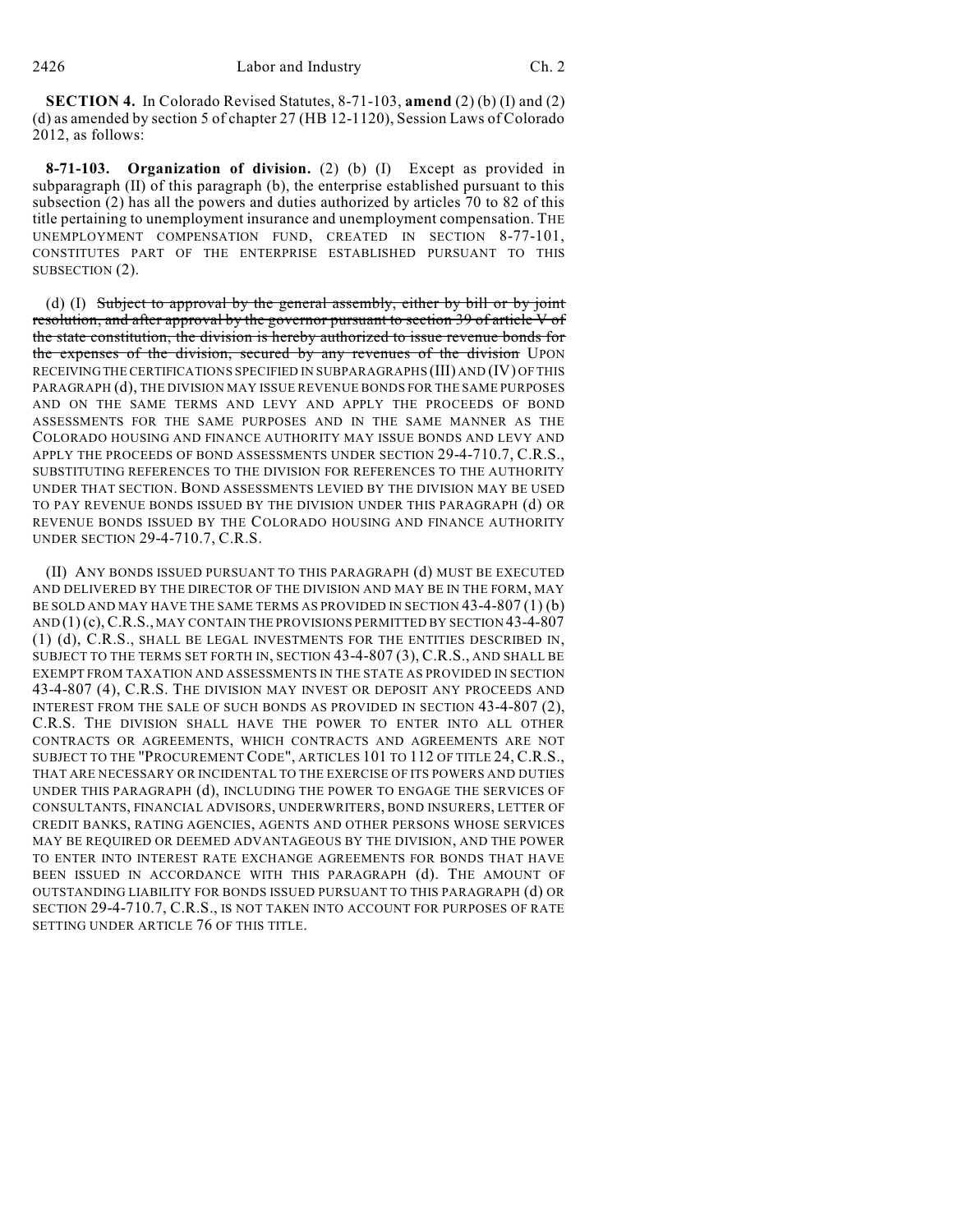#### Ch. 2 Labor and Industry 2427

(III) THE DIVISION MAY NOT ISSUE ITS BONDS PURSUANT TO THIS PARAGRAPH (d) UNTIL THE MONTHLY BALANCE IN THE UNEMPLOYMENT COMPENSATION FUND IS EQUAL TO OR LESS THAN NINE-TENTHS OF ONE PERCENT OF THE TOTAL WAGES REPORTED BY RATABLE EMPLOYERS FOR THE CALENDAR YEAR, OR FOR THE MOST RECENT AVAILABLE FOUR CONSECUTIVE QUARTERS PRIOR TO THE LAST COMPUTATION DATE, AND THE GOVERNOR, THE STATE TREASURER, AND THE EXECUTIVE DIRECTOR OF THE DEPARTMENT OF LABOR AND EMPLOYMENT HAVE EACH CERTIFIED IN WRITING TO THE DIVISION:

(A) THAT OTHER FUNDING ALTERNATIVES TO THE ISSUANCE OF BONDS BY THE DIVISION UNDER THIS PARAGRAPH (d) HAVE BEEN CONSIDERED AND THAT THE ISSUANCE OF SUCH BONDS IS THE MOST COST-EFFECTIVE MEANS FOR THE DIVISION TO MAINTAIN ADEQUATE BALANCES IN THE UNEMPLOYMENT COMPENSATION FUND OR TO REPAY MONEYS ADVANCED TO THE STATE PURSUANT TO 42 U.S.C. SEC. 1321;

(B) THE AMOUNT OF MONEY REQUIRED TO MAINTAIN ADEQUATE BALANCES IN THE UNEMPLOYMENT COMPENSATION FUND OR TO REPAY MONEYS ADVANCED TO THE STATE PURSUANT TO 42 U.S.C. SEC. 1321, OR BOTH; AND

(C) THE AMOUNT OF BONDS TO BE ISSUED.

(IV) IN ADDITION TO THE WRITTEN CERTIFICATIONS SPECIFIED IN SUBPARAGRAPH (III) OF THIS PARAGRAPH (d), THE EXECUTIVE DIRECTOR OF THE DEPARTMENT OF LABOR AND EMPLOYMENT SHALL CERTIFY IN WRITING THAT THE ISSUANCE OF BONDS AS AUTHORIZED BY LAW WOULD NOT RESULT IN DECERTIFICATION OF COLORADO'S UNEMPLOYMENT INSURANCE PROGRAM, IMPACT ANY CAP APPLICATION, AFFECT THE RECEIPT OF EMERGENCY UNEMPLOYMENT COMPENSATION FUNDS, CREATE AN INELIGIBILITY FOR RECEIPT OF FEDERAL FUNDS, OR RESULT IN OTHER PENALTIES OR SANCTIONS UNDER THE FEDERAL "SOCIAL SECURITY ACT", AS AMENDED, OR THE "FEDERAL UNEMPLOYMENT TAX ACT", AS AMENDED, 26 U.S.C. SEC. 3301 ET SEQ.

**SECTION 5.** In Colorado Revised Statutes, 8-72-110, **amend** (2) (a) (II) as follows:

**8-72-110. Reciprocal interstate agreements - repeal.** (2) (a) (II) This paragraph (a) is repealed, effective upon receipt by DECEMBER 31 OF THE CALENDAR YEAR IN WHICH the revisor of statutes of written notice under RECEIVES THE WRITTEN REPORT PURSUANT TO section 8-76-102.5 (1) indicating that the fund balance of the unemployment compensation fund on any June 30 is equal to or greater than zero dollars and all advances in accordance with the conditions specified in Title XII of the federal "Social Security Act", as amended, have been repaid.

**SECTION 6.** In Colorado Revised Statutes, 8-73-104, **amend** (2) (a) (II) as follows:

**8-73-104. Duration of benefits - repeal.** (2) (a) (II) This paragraph (a) is repealed, effective upon receipt by DECEMBER 31 OF THE CALENDAR YEAR IN WHICH the revisor of statutes of written notice under RECEIVES THE WRITTEN REPORT PURSUANT TO section 8-76-102.5 (1) indicating that the fund balance of the unemployment compensation fund on any June 30 is equal to or greater than zero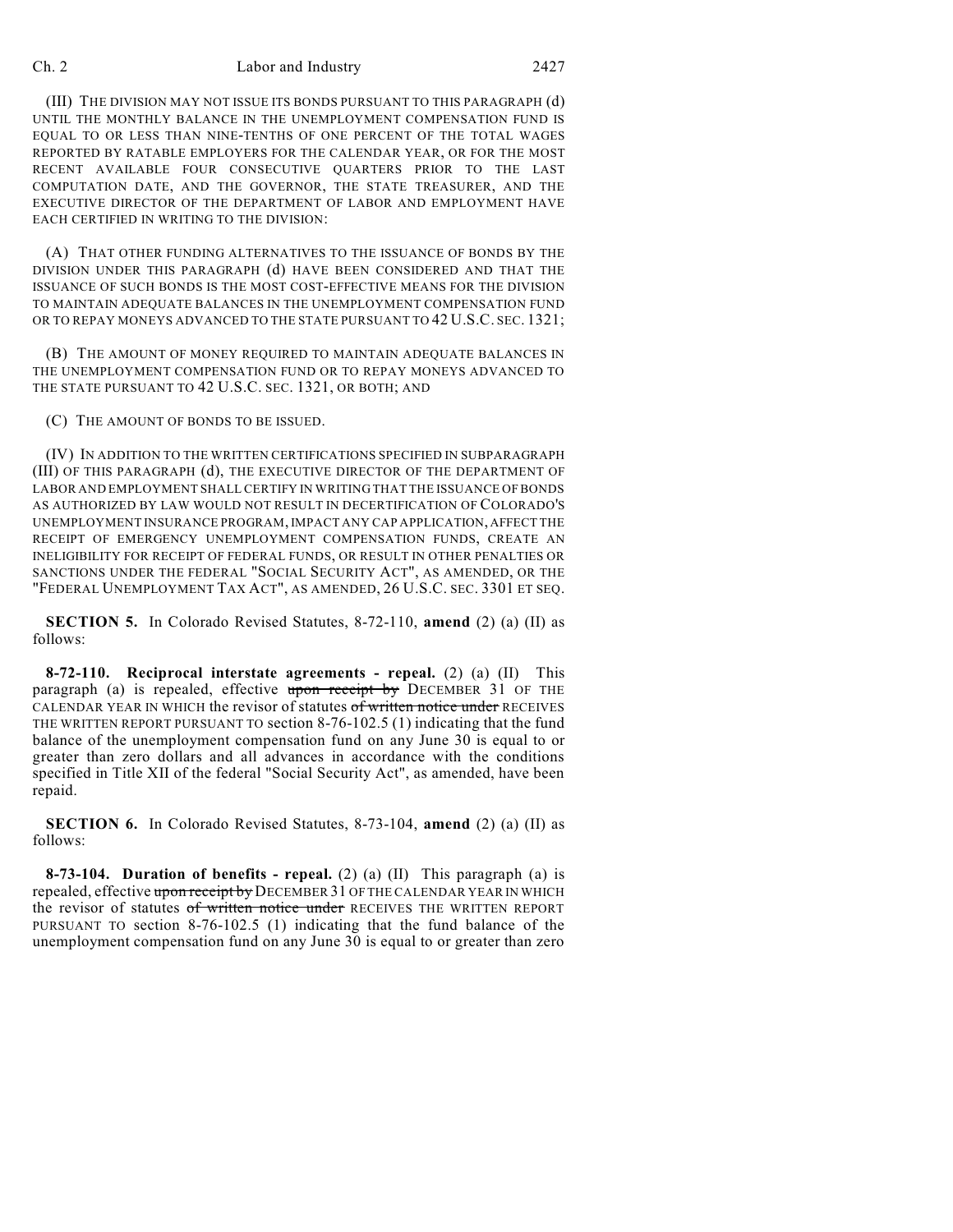dollars and all advances in accordance with the conditions specified in Title XII of the federal "Social Security Act", as amended, have been repaid.

**SECTION 7.** In Colorado Revised Statutes, 8-75-203, **amend** (1) (a) (II) as follows:

**8-75-203. Work share program - work share plan - eligibility of employer approval - denial - repeal.** (1) (a) (II) This paragraph (a) is repealed, effective upon receipt by DECEMBER 31 OF THE CALENDAR YEAR IN WHICH the revisor of statutes of written notice under RECEIVES THE WRITTEN REPORT PURSUANT TO section 8-76-102.5 (1) indicating that the fund balance of the unemployment compensation fund on any June 30 is equal to or greater than zero dollars and all advances in accordance with the conditions specified in Title XII of the federal "Social Security Act", as amended, have been repaid.

**SECTION 8.** In Colorado Revised Statutes, 8-76-102, **amend** (6) as follows:

**8-76-102. Rate of premiums - surcharge - repeal.** (6) This section is repealed, effective upon receipt by the DECEMBER 31 OF THE CALENDAR YEAR IN WHICH THE revisor of statutes of written notice under RECEIVES THE WRITTEN REPORT PURSUANT TO section 8-76-102.5 (1) indicating that the fund balance of the unemployment compensation fund on any June 30 is equal to or greater than zero dollars and all advances in accordance with Title XII of the federal "Social Security Act", as amended, have been repaid.

**SECTION 9.** In Colorado Revised Statutes, 8-76-103, **amend** (8) as follows:

**8-76-103. Future rates based on benefit experience - definitions - repeal.** (8) This section is repealed, effective upon receipt by the DECEMBER 31 OF THE CALENDAR YEAR IN WHICH THE revisor of statutes of written notice under RECEIVES THE WRITTEN REPORT PURSUANT TO section 8-76-102.5 (1) indicating that the fund balance of the unemployment compensation fund on any June 30 is equal to or greater than zero dollars and all advances in accordance with the conditions specified in Title XII of the federal "Social Security Act", as amended, have been repaid.

**SECTION 10.** In Colorado Revised Statutes, 8-76-104, **amend** (1) (c) (I) (B) as follows:

**8-76-104. Transfer of experience - assignment of rates - definitions - repeal.** (1) (c) (I) (B) This subparagraph (I) is repealed, effective upon receipt by the DECEMBER 31 OF THE CALENDAR YEAR IN WHICH THE revisor of statutes of written notice under RECEIVES THE WRITTEN REPORT PURSUANT TO section 8-76-102.5 (1) indicating that the fund balance of the unemployment compensation fund on any June 30 is equal to or greater than zero dollars and all advances in accordance with the conditions specified in Title XII of the federal "Social Security Act", as amended, have been repaid.

**SECTION 11.** In Colorado Revised Statutes, 8-77-101, **amend** (1) (a) as amended by section 16 of chapter 27 (HB 12-1120), Session Laws of Colorado 2012, as follows: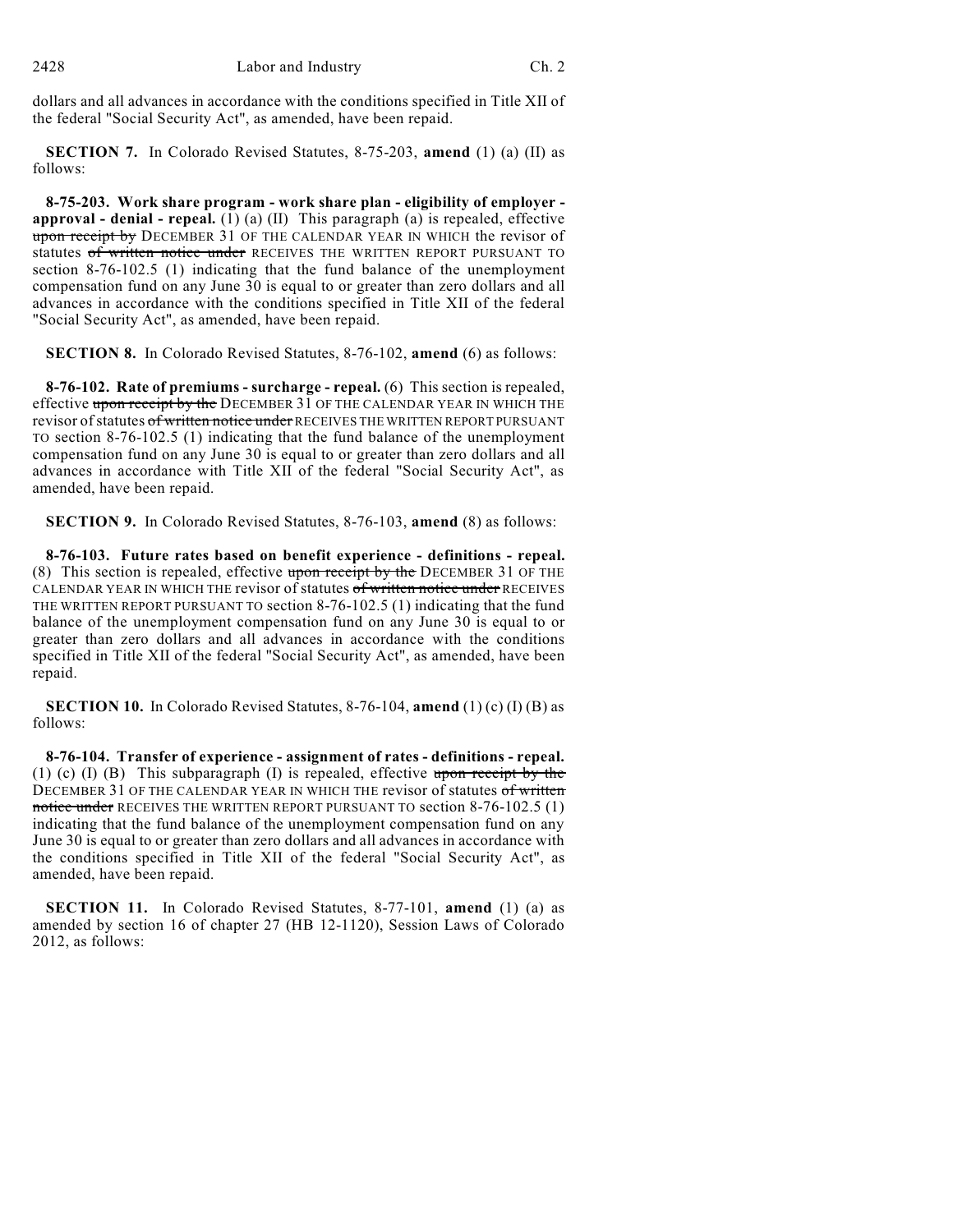**8-77-101. Unemployment compensation fund - state treasurer custodian.** (1) (a) There is hereby established the unemployment compensation fund, which is a special fund administered by the division exclusively for the purposes of articles 70 to 82 of this title. The state treasurer is the custodian of the fund and is liable under his or her official bond for the faithful performance of all his or her duties in connection with the fund. The state treasurer shall establish and maintain within the fund the accounts specified in this article and such other accounts as may be necessary to reflect the administration of the fund by the division. NOTWITHSTANDING ANY OTHER LAW, IN LIEU OF OR IN ADDITION TO THE ASSESSMENT DESCRIBED IN SECTION 29-4-710.7, C.R.S., THE DIVISION MAY PAY AMOUNTS NECESSARY AND APPROPRIATE FROM THE UNEMPLOYMENT COMPENSATION FUND TO THE COLORADO HOUSING AND FINANCE AUTHORITY FOR THE REPAYMENT OF THE PRINCIPAL OF BONDS ISSUED UNDER SECTION 29-4-710.7, C.R.S., AND MAY APPLY AMOUNTS NECESSARY AND APPROPRIATE FROM THE UNEMPLOYMENT COMPENSATION FUND TO THE REPAYMENT OF PRINCIPAL OF BONDS ISSUED UNDER SECTION  $8-71-103$  (2) (d).

**SECTION 12.** In Colorado Revised Statutes, 8-77-103.5, **amend** (2) as follows:

**8-77-103.5. Issuance of unemployment revenue bonds and notes unemployment bond repayment account - creation.** (2) There is hereby created the unemployment bond repayment account, which shall be credited with all bond assessments FOR NONPRINCIPAL-RELATED BOND COSTS collected on behalf of the Colorado housing and finance authority pursuant to the provisions of UNDER section 29-4-710.7, C.R.S., OR BY THE DIVISION UNDER SECTION 8-71-103. After the division's costs have been deducted from the bond repayment account, moneys in the fund shall be transferred PAID to the account or accounts maintained by the Colorado housing and finance authority pursuant to the provisions of UNDER section 29-4-710.7, C.R.S., OR BY THE DIVISION WITH RESPECT TO BONDS ISSUED UNDER SECTION 8-71-103.

**SECTION 13.** In Colorado Revised Statutes, 8-77-109, **amend** (1) (a) (II), (1) (b) (I), and (2) (a.9) (I) (B) as follows:

**8-77-109. Employment support fund - employment and training technology fund - created - uses - repeal.** (1) (a) (II) This paragraph (a) is repealed, effective upon receipt by the DECEMBER 31 OF THE CALENDAR YEAR IN WHICH THE revisor of statutes of written notice under RECEIVES THE WRITTEN REPORT PURSUANT TO section 8-76-102.5 (1) indicating that the fund balance of the unemployment compensation fund on any June 30 is equal to or greater than zero dollars and all advances in accordance with the conditions specified in Title XII of the federal "Social Security Act", as amended, have been repaid.

(b) (I) There is hereby established the employment support fund. This fund consists of the first 0.0011 assessed as part of each employer's premium under section 8-76-102.5 (3) (a) or the amount expended from the employment support fund in the year prior to July 1, 2011, adjusted by the same percentage change prescribed in section 8-70-103 (6.5), whichever is less. The division must transfer to the unemployment compensation fund amountsin excess of the amount expended from the employment support fund in the year prior to July 1, 2011, adjusted each year by the same percentage change prescribed in section 8-70-103 (6.5). IN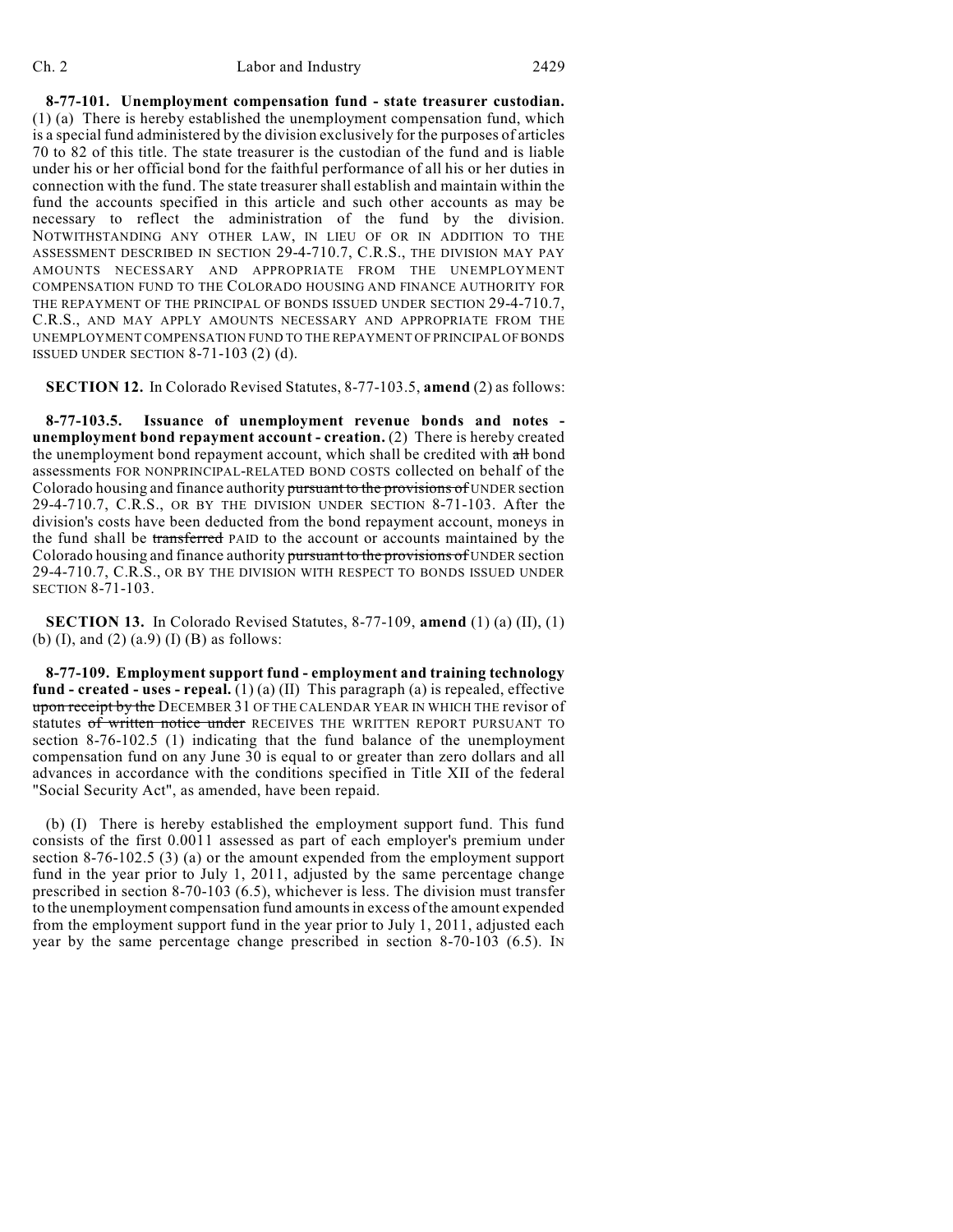2430 Labor and Industry Ch. 2

ADDITION, REVENUES TO PAY NONPRINCIPAL-RELATED BOND COSTS FOR BONDS ISSUED UNDER SECTION 29-4-710.7, C.R.S., OR SECTION 8-71-103 (2) (d) MAY BE ADDED TO AMOUNTS ASSESSED UNDER THIS SECTION. THE DIVISION MAY TRANSFER ANY MONEYS IN THE EMPLOYMENT SUPPORT FUND TO THE UNEMPLOYMENT BOND REPAYMENT ACCOUNT CREATED IN SECTION 8-77-103.5 TO PAY NONPRINCIPAL-RELATED BOND COSTS FOR BONDS ISSUED UNDER SECTION 29-4-710.7, C.R.S., OR SECTION 8-71-103 (2) (d). The employment support fund shall IS not be included in or administered by the enterprise established pursuant to section 8-71-103 (2).

(2) (a.9) (I) (B) This subparagraph (I) is repealed, effective upon receipt by the DECEMBER 31 OF THE CALENDAR YEAR IN WHICH THE revisor of statutes of written notice under RECEIVES THE WRITTEN REPORT PURSUANT TO section 8-76-102.5 (1) indicating that the fund balance of the unemployment compensation fund on any June 30 is equal to or greater than zero dollars and all advances in accordance with the conditions specified in Title XII of the federal "Social Security Act", as amended, have been repaid.

**SECTION 14.** In Colorado Revised Statutes, 8-79-104, **amend** (1) (a) (I) (B) as follows:

**8-79-104. Failure to file true report - penalty - repeal.** (1) (a) (I) (B) This subparagraph (I) is repealed, effective  $\frac{1}{2}$  and  $\frac{1}{2}$  by the DECEMBER 31 OF THE CALENDAR YEAR IN WHICH THE revisor of statutes of written notice under RECEIVES THE WRITTEN REPORT PURSUANT TO section 8-76-102.5 (1) indicating that the fund balance of the unemployment compensation fund on any June 30 is equal to or greater than zero dollars and all advances in accordance with the conditions specified in Title XII of the federal "Social Security Act", as amended, have been repaid.

**SECTION 15.** In Colorado Revised Statutes, 29-4-710.7, **amend** (1) (b) (I) and (1) (b) (III); and **add** (1) (b) (IV) as amended by section 29 of chapter 27 (HB 12-1120), Session Laws of Colorado 2012, as follows:

**29-4-710.7. Powers of the board - issuance of bonds to maintain balances in the unemployment compensation fund.** (1) Upon receiving the certifications specified in subsection (2) of this section, the authority, in addition to the other powers granted by this part 7, has the following powers:

(b) To levy certain bond assessments as follows:

(I) (A) All bonds and notes issued pursuant to this section are limited obligations of the authority, payable solely from revenues generated through the levy by the authority of a bond assessment against each employer, as defined in section 8-70-113, C.R.S., subject to experience rating under articles 70 to 82 of title 8, C.R.S., in an aggregate amount sufficient to satisfy subparagraph (II) of this paragraph (b) OR FROM REVENUES GENERATED THROUGH THE LEVY BY THE DIVISION OF UNEMPLOYMENT INSURANCE OF A BOND ASSESSMENT UNDER SECTION 8-71-103 (2) (d), C.R.S., FROM PAYMENTS FROM THE DIVISION OFUNEMPLOYMENT INSURANCE TO THE AUTHORITY OR MONEYS APPLIED BY THE DIVISION UNDER SECTION 8-77-101 (1), C.R.S., FROM PROCEEDS DERIVED FROM THE SALE OF BONDS AND NOTES ISSUED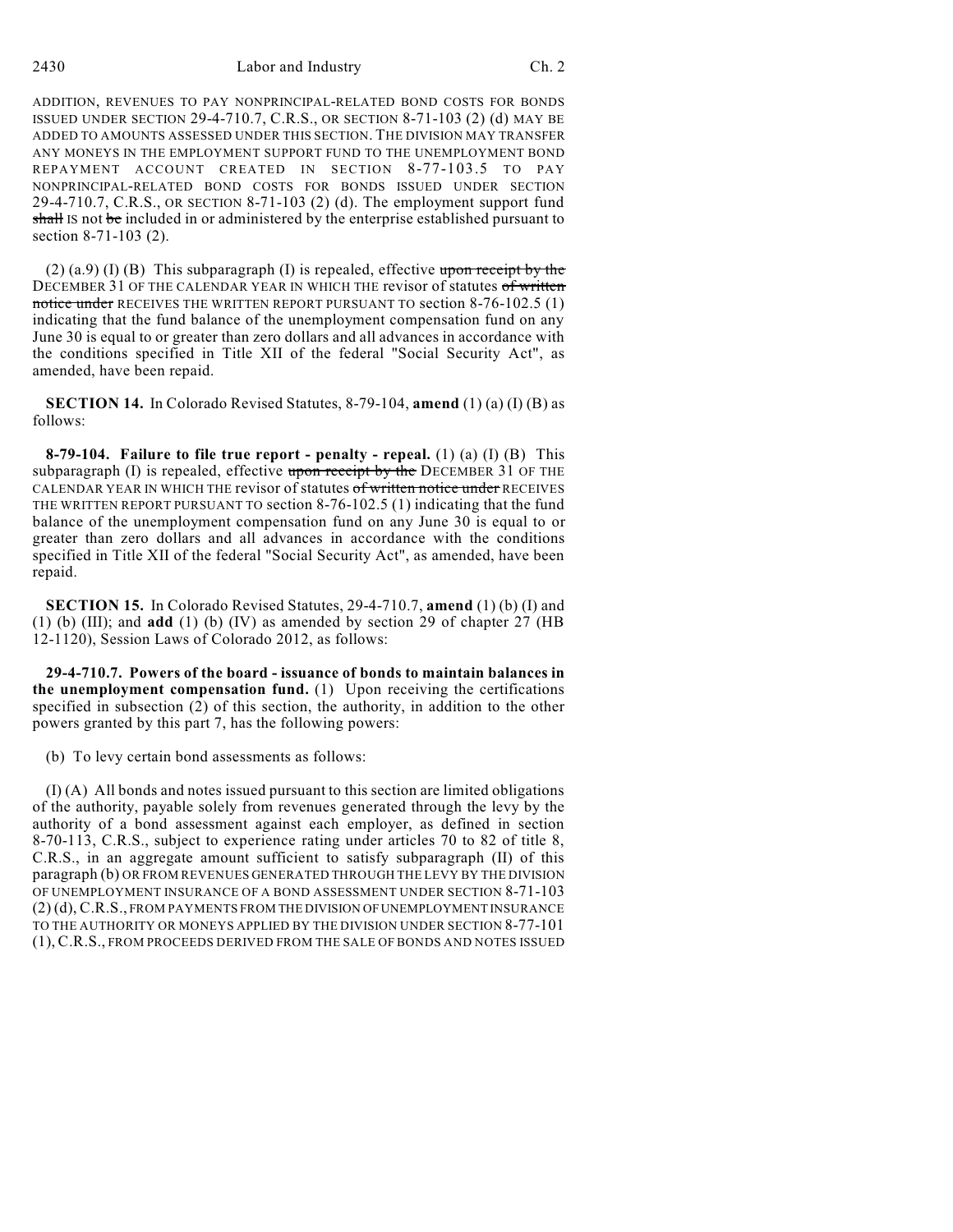### Ch. 2 Labor and Industry 2431

UNDER THIS SECTION AND FROM THE EARNINGS ON THOSE PROCEEDS, AND ALL MONEY AND SECURITIES IN ALL SPECIAL ACCOUNTS CREATED BY AND UNDER THE CONTROL OF THE AUTHORITY UNDER THIS SECTION. The division of unemployment insurance shall collect and administer the bond assessment on behalf of the authority in substantially the same manner as other employer premiums and surcharges required pursuant to the provisions of UNDER articles 70 to 82 of title 8, C.R.S. Subject to articles 70 to 82 of title 8, C.R.S., the assessment does not apply to the covered employers of state and local government, to those nonprofit organizations that are reimbursable employers, or to political subdivisions electing the special rate.

(B) THE DIVISION OF UNEMPLOYMENT INSURANCE MAY DEPOSIT ALL OR ANY PORTION OFMONEYS COLLECTED FROM ASSESSMENTS FOR PRINCIPAL-RELATED BOND REPAYMENT COSTS INTO THE UNEMPLOYMENT COMPENSATION FUND. THE PORTION OF THESE REVENUES DEPOSITED INTO THE UNEMPLOYMENT COMPENSATION FUND CONSTITUTES PART OF EACH EMPLOYER'S UNEMPLOYMENT INSURANCE CONTRIBUTIONS, AND THE DIVISION OF UNEMPLOYMENT INSURANCE SHALL PAY AMOUNTS FROM THESE REVENUES TO THE AUTHORITY FOR THE REPAYMENT OF THE PRINCIPAL OF BONDS ISSUED UNDER THIS SECTION OR SECTION 8-71-103 (2) (d), C.R.S.

(III) All bond EMPLOYERS SHALL SUBMIT BOND assessments described in this paragraph (b) must be submitted ASSOCIATED WITH NONPRINCIPAL-RELATED BOND REPAYMENT COSTS in the same manner as the employer's normal premiums and surcharges paid pursuant to the provisions of UNDER articles 70 to 82 of title 8, C.R.S., AND THE ASSESSMENTS are a lien upon the real and personal property of any such AN employer in the manner and to the extent set forth in section 8-79-103, C.R.S. must be segregated by the division of unemployment insurance in a special account under the control of the division, and must THE DIVISION OF UNEMPLOYMENT INSURANCE SHALL DEPOSIT THESE ASSESSMENTS INTO THE UNEMPLOYMENT BOND REPAYMENT ACCOUNT CREATED IN SECTION 8-77-103.5, C.R.S., AND SHALL, after offsetting the division's costs for collecting and administering the bond assessments, be used USE THESE FUNDS only for transfer PAYMENT from time to time to one or more special accounts created by and under the control of the authority ISSUER OF THE BONDS. The authority ISSUER OF THE BONDS shall use all moneys accruing in any such A special account only to pay the NONPRINCIPAL-RELATED BOND REPAYMENT costs described in subparagraph (II) of this paragraph (b), and the authority ISSUER OF THE BONDS shall transfer PAY any moneys remaining in such AN account and not required to pay such NONPRINCIPAL-RELATED BOND REPAYMENT costs to the division of unemployment insurance for deposit in the unemployment compensation fund.

(IV) EMPLOYERS SHALL SUBMIT BOND ASSESSMENTS DESCRIBED IN THIS PARAGRAPH (b) ASSOCIATED WITH PRINCIPAL-RELATED BOND REPAYMENT COSTS IN THE SAME MANNER AS THE EMPLOYER'S NORMAL PREMIUMS AND SURCHARGES PAID UNDER ARTICLES 70 TO 82 OF TITLE 8, C.R.S., AND THE ASSESSMENTS ARE A LIEN UPON THE REAL AND PERSONAL PROPERTY OF AN EMPLOYER IN THE MANNER AND TO THE EXTENT SET FORTH IN SECTION 8-79-103, C.R.S. THE DIVISION OF UNEMPLOYMENT INSURANCE MAY DEPOSIT ALL OR ANY PORTION OF THE ASSESSMENTS INTO THE UNEMPLOYMENT COMPENSATION FUND. THE PORTION OF THE ASSESSMENTS DEPOSITED INTO THE UNEMPLOYMENT COMPENSATION FUND CONSTITUTE PART OF EACH EMPLOYER'S UNEMPLOYMENT INSURANCE